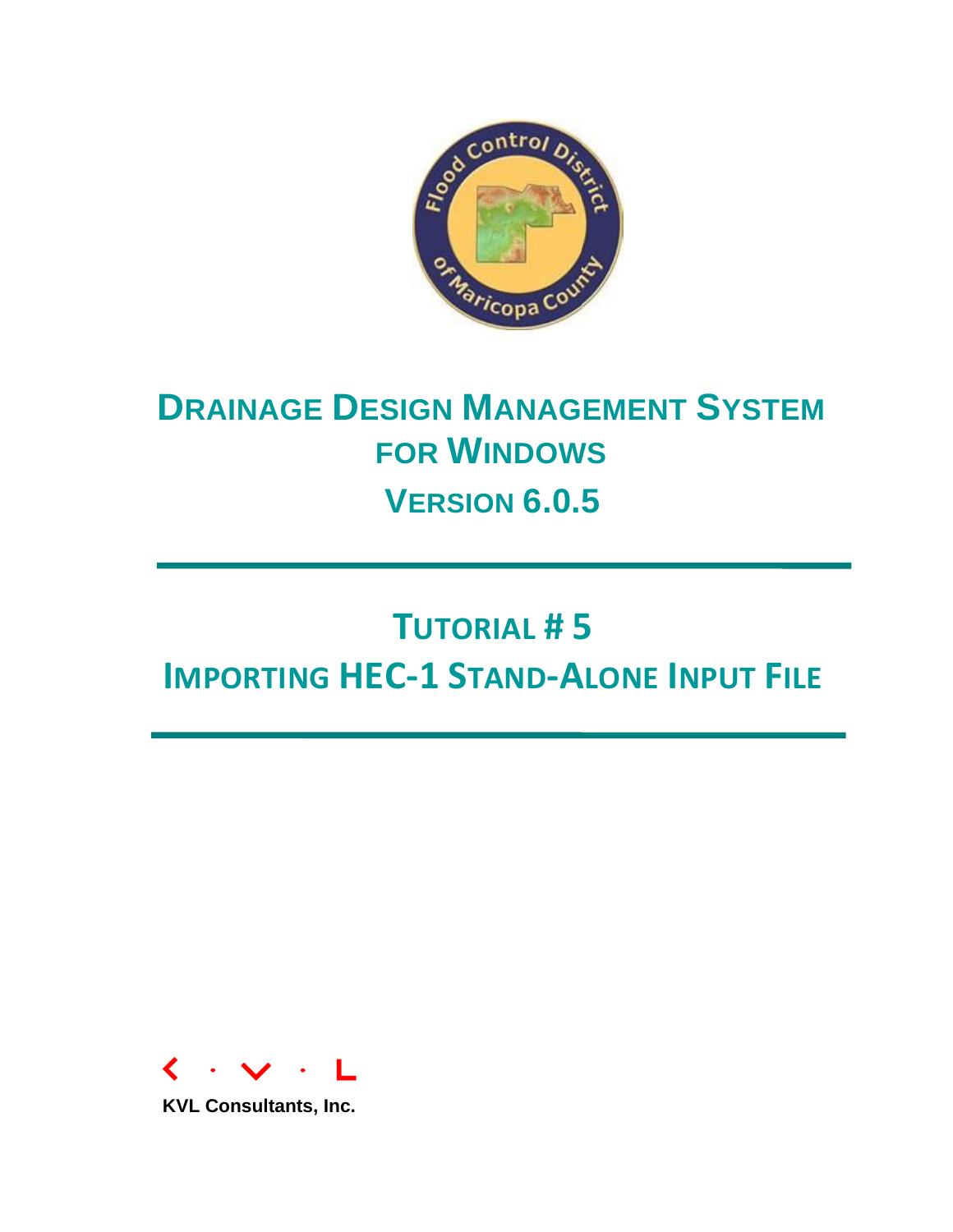## **IMPORTING AND RUNNING HEC-1 STAND ALONE INPUT FILE**

## **TABLE OF CONTENTS**

## No. Section

Page

| 1.0 |  |
|-----|--|
| 2.0 |  |
| 3.0 |  |
| 4.0 |  |
|     |  |
| 6.0 |  |
|     |  |
|     |  |
| 9.0 |  |
|     |  |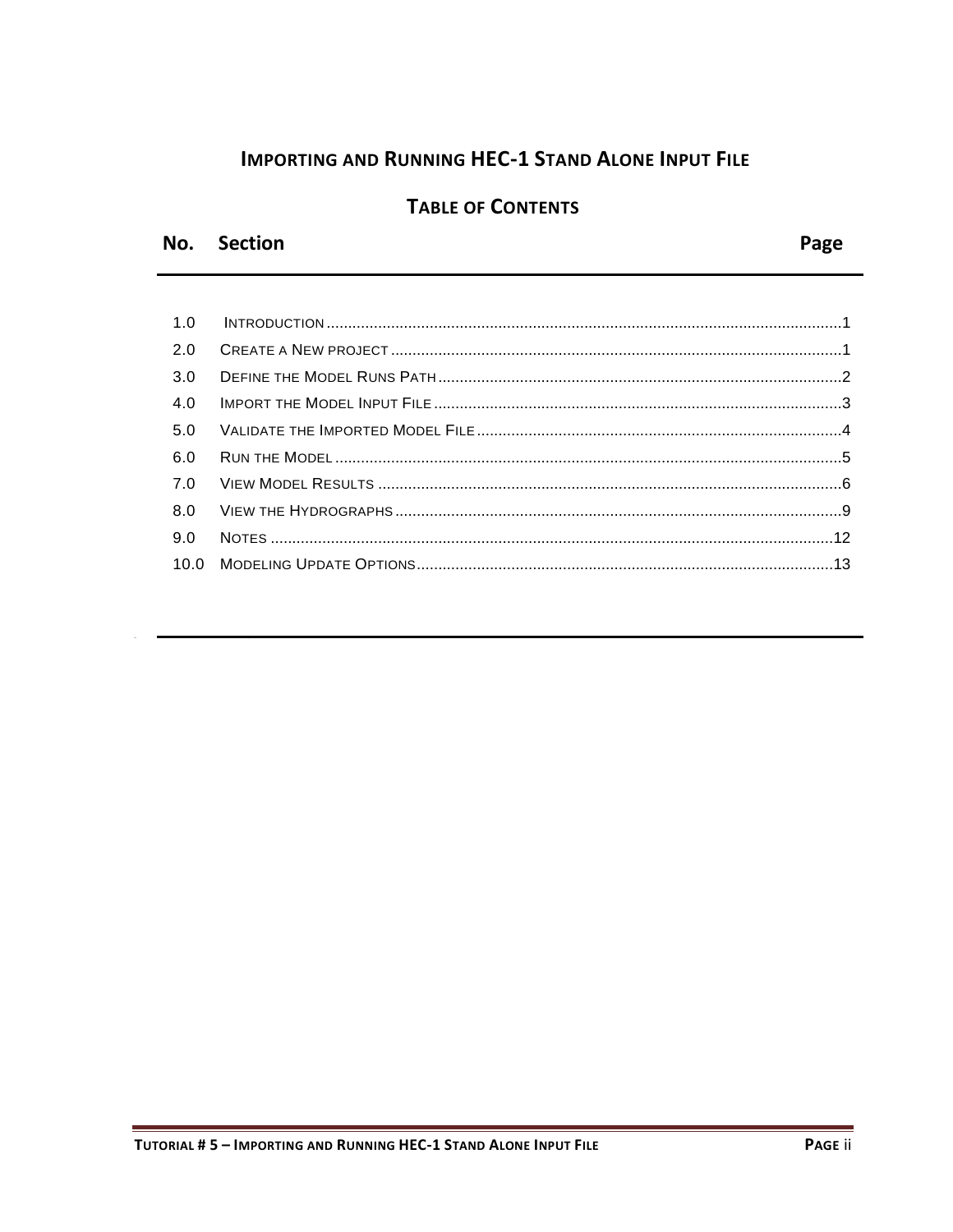## **IMPORTING AND RUNNING HEC-1 STAND ALONE INPUT FILE DATE UPDATED: APRIL 20, 2022 TUTORIAL TIME: 30 MINUTES**

### <span id="page-2-0"></span>**1.0 INTRODUCTION**

This tutorial outlines the approach for importing an existing **HEC-1** model input file with the goal to use the reporting and graphing features of the **DDMSW** program without the supporting land use, soils, sub-basin and network datasets. What is needed in this tutorial is the **HEC-1** model input data file in ASCII format. This tutorial was developed using **DDMSW 6.0.5.**

## <span id="page-2-1"></span>**2.0 CREATE A NEW PROJECT**

After launching the **DDMSW** program, create a new project (*File* ➔ *New Project*). Use a short name for the project in the *'Reference'* field. Please note that the *'Reference'* field can accept letters and numbers (no space) and can hold 20 characters.

| New Project Options - MB: 01       |                        |
|------------------------------------|------------------------|
| $\boxdot$ Hydrology and Hydraulics | $\Box$ River Mechanics |
| $\bigcirc$ HEC-1 Standard          | N2                     |
| $\bigcirc$ HEC-1 Custom Storm      |                        |
| ◉ HEC-1 Import Model File          |                        |
| $\bigcirc$ Rational Method         |                        |
|                                    |                        |
|                                    | Cancel<br>ОК           |

On the **SELECT PROJECT** form, enter '*IMPORTHEC1*' on the *'Reference'* textbox field and check the *'Imported HEC-1 File'* checkbox. Enter your notes or comments (Optional) in the provided Comment Box. Set your model creation date in the *'Modification Date'* textbox field using the current date.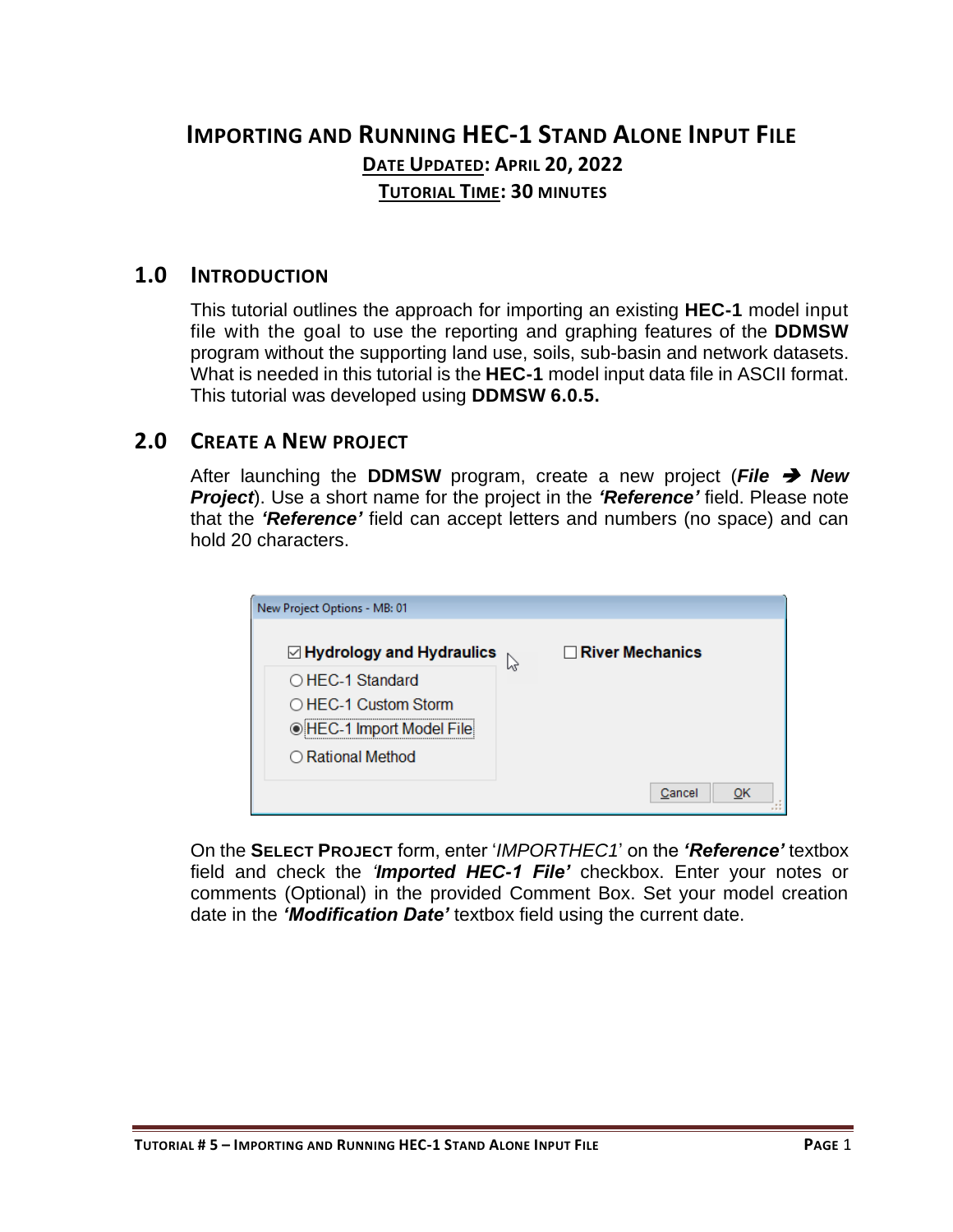| <b>Select Project</b> |                                                                                                        |                          |                        |                         |               |   |       |                        |     |    |
|-----------------------|--------------------------------------------------------------------------------------------------------|--------------------------|------------------------|-------------------------|---------------|---|-------|------------------------|-----|----|
|                       | List                                                                                                   |                          |                        | Details                 |               |   |       | Default Table Versions |     |    |
|                       | <b>Project Reference</b>                                                                               |                          |                        |                         |               |   |       |                        |     |    |
| Project ID            | 00110                                                                                                  |                          | Reference   IMPORTHEC1 |                         |               |   |       |                        |     |    |
| Title                 | Importing HEC-1 Model Input File                                                                       |                          |                        |                         |               |   |       |                        |     |    |
| Location              | Maricopa County, AZ                                                                                    |                          |                        |                         |               |   |       |                        |     |    |
|                       | Agency   Flood Control District of Maricopa County                                                     |                          |                        |                         |               |   |       |                        |     |    |
|                       | Hydrology and Hydraulics Only                                                                          |                          |                        | ○ Custom Storm Event    |               |   |       |                        |     |    |
|                       | River Mechanics Only                                                                                   |                          |                        | Imported HEC-1 File     |               |   |       |                        |     |    |
|                       |                                                                                                        |                          |                        |                         |               |   |       |                        |     |    |
|                       |                                                                                                        |                          |                        |                         |               |   |       |                        |     |    |
|                       |                                                                                                        |                          |                        |                         |               |   |       |                        |     |    |
|                       |                                                                                                        |                          |                        |                         |               |   |       |                        |     |    |
|                       |                                                                                                        |                          |                        |                         |               |   |       |                        |     |    |
|                       | This tutorial project is used to demonstrate the process of importing                                  |                          |                        |                         |               | Α |       |                        |     |    |
|                       | HEC-1 model input file, run the model and use the reporting and graphing<br>features of DDMSW program. |                          |                        |                         |               |   |       |                        |     |    |
|                       |                                                                                                        |                          |                        |                         |               |   |       |                        |     |    |
|                       |                                                                                                        |                          |                        |                         |               |   |       |                        |     |    |
|                       |                                                                                                        |                          |                        |                         |               |   |       |                        |     |    |
|                       | Modification Date 04/13/2018                                                                           | $\overline{\phantom{a}}$ |                        | Update Project Defaults | <b>O</b> Info |   | Print | <b>Delete</b>          | Add | OK |
|                       |                                                                                                        |                          |                        |                         |               |   |       |                        |     |    |

Press the *'Save'* button to save the new project information. Press the *'OK'* button to close the **SELECT PROJECT** form.

## <span id="page-3-0"></span>**3.0 DEFINE THE MODEL RUNS PATH**

On the **PROJECT PATHS** form (*File* ➔ *Project Paths*), set the **'***Model Runs Path'* by clicking the ellipse (*…*) button on the right side of the *'Model Runs Path'*  textbox field.

On the **BROWSE FOR FOLDER** form, select the folder location to store and run your project models. If the preferred folder is not found, press the '*Make New Folder'*  to create a new folder. Rename the new folder to *'IMPORTHEC1'.*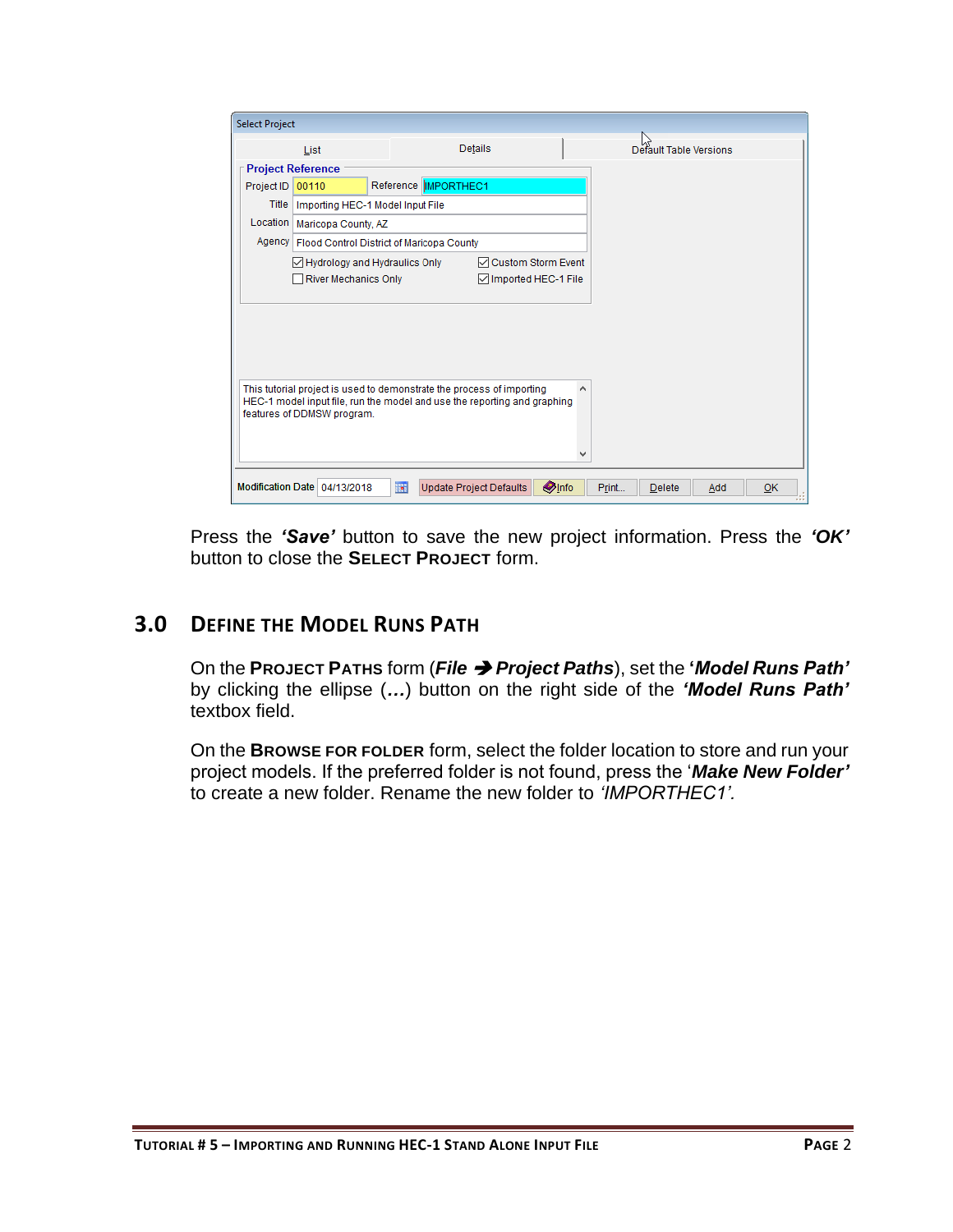

#### Press *'OK'* when it is done.

| Project Paths         | 16 O<br>$\Box$                            | X        |
|-----------------------|-------------------------------------------|----------|
|                       |                                           |          |
| Machine ID            | FCD000039W#ROBERTO.MARIVELA<br>lл         |          |
| Agency                | Flood Control District of Maricopa County |          |
| Project               | Importing HEC-1 Model Input File          |          |
| <b>GIS Files Path</b> |                                           | $\cdots$ |
| Model Runs Path       | C:\FCDMC\DDMSW605\ST\MODLRUNS\IMPORTHEC1\ | $\cdots$ |
|                       |                                           |          |
|                       | $Q$ Info<br>OK                            |          |

Press *'Save'* to accept the folder settings identified for '*Model Runs Path'*. Press *'OK'* to close the **PROJECT PATHS** form.

#### <span id="page-4-0"></span>**4.0 IMPORT THE MODEL INPUT FILE**

On the **IMPORT HEC1 MODEL FILE** form (*'Hydrology* ➔ *HEC-1* ➔ *Import HEC-1 File'*), click the button on the right of the **'***Import File'* textbox field to locate the location of the HEC-1 Model Input File to be used by the program. Find the HEC-1 model file SMALL.dat, select it, and press *'OK'.* Press the *'Import'* button to import the selected file.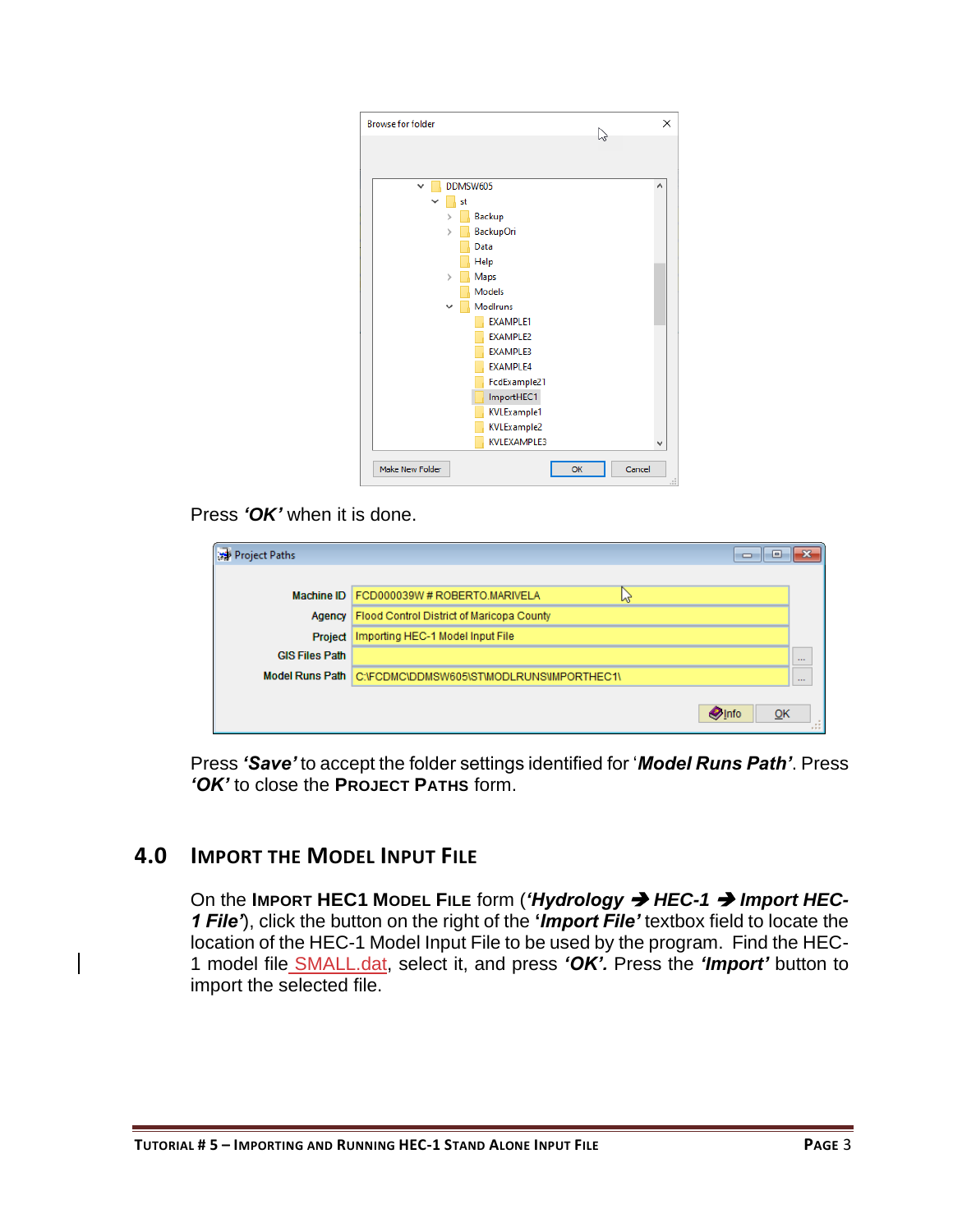| <b>B</b>         | $\Sigma$<br>Import HEC1 Model File - MB: 01<br>回                                     |
|------------------|--------------------------------------------------------------------------------------|
| <b>⊺ Options</b> | lл                                                                                   |
| Assumed RP       | 100                                                                                  |
|                  | Import File NFCDSENG01\ENGSHARE01\ENGAPPDEVRIVERMECH\BRANCH\DDMSW\DDMSW_TUTORIALS\V6 |
|                  |                                                                                      |
|                  | <b>Olnfo</b><br>Import Hec-1 File<br><b>View Created File</b><br>QK<br>Import<br>ш   |

**DDMSW** will warn you that the program will replace all existing data with the current project data. Press *'Yes'* to continue.

| Warning |                                                                                                                                                                                                                                                                                                              |  |  |  |  |  |  |  |
|---------|--------------------------------------------------------------------------------------------------------------------------------------------------------------------------------------------------------------------------------------------------------------------------------------------------------------|--|--|--|--|--|--|--|
|         | You have selected to import data from<br>\\FCDSENG01\ENGSHARE01\ENGAPPDEVRIVERMECH\BRANCH\<br>DDMSW\DDMSW_TUTORIALS\V605_TUTORIAL_DOCS\TUTORIA<br><b>L#5 - IMPORTING HEC-1 INPUT</b><br>FILE\V605\TUTORIAL#5 605DATA\SMALL.DAT<br>This will replace all existing data for:<br><b>Project Ref: IMPORTHEC1</b> |  |  |  |  |  |  |  |
|         | Basin ID: 01<br><b>WARNING</b>                                                                                                                                                                                                                                                                               |  |  |  |  |  |  |  |
|         | The following existing data will be replaced for this Project<br>and Major Basin:<br><b>Custom Rainfall Distribution</b><br>Hec1 Data                                                                                                                                                                        |  |  |  |  |  |  |  |
|         | <b>Hec1 Network</b><br><b>Hec1 Diversions</b><br><b>Hec1 Storage Basins</b><br><b>Hec1 Routing Data</b>                                                                                                                                                                                                      |  |  |  |  |  |  |  |
|         | <b>Hec1 Hydrographs</b><br><b>Hec1 Special Code</b><br><b>Sub Basin Data</b>                                                                                                                                                                                                                                 |  |  |  |  |  |  |  |
|         | Do you want to continue?                                                                                                                                                                                                                                                                                     |  |  |  |  |  |  |  |
|         | <b>Yes</b><br>No                                                                                                                                                                                                                                                                                             |  |  |  |  |  |  |  |

After the Import process is complete, press *'OK'* to continue. On the **IMPORT HEC-1 MODEL FILE** form, press *'OK'* to close the form.

## <span id="page-5-0"></span>**5.0 VALIDATE THE IMPORTED MODEL FILE**

On the **HEC-1 DATA** form (*'Hydrology* ➔ *HEC-1* ➔ *Data'*), review / validate the imported model to ensure that it is the right model. Make necessary modifications if necessary. Press the *'OK'* button to close the **HEC-1 DATA** form.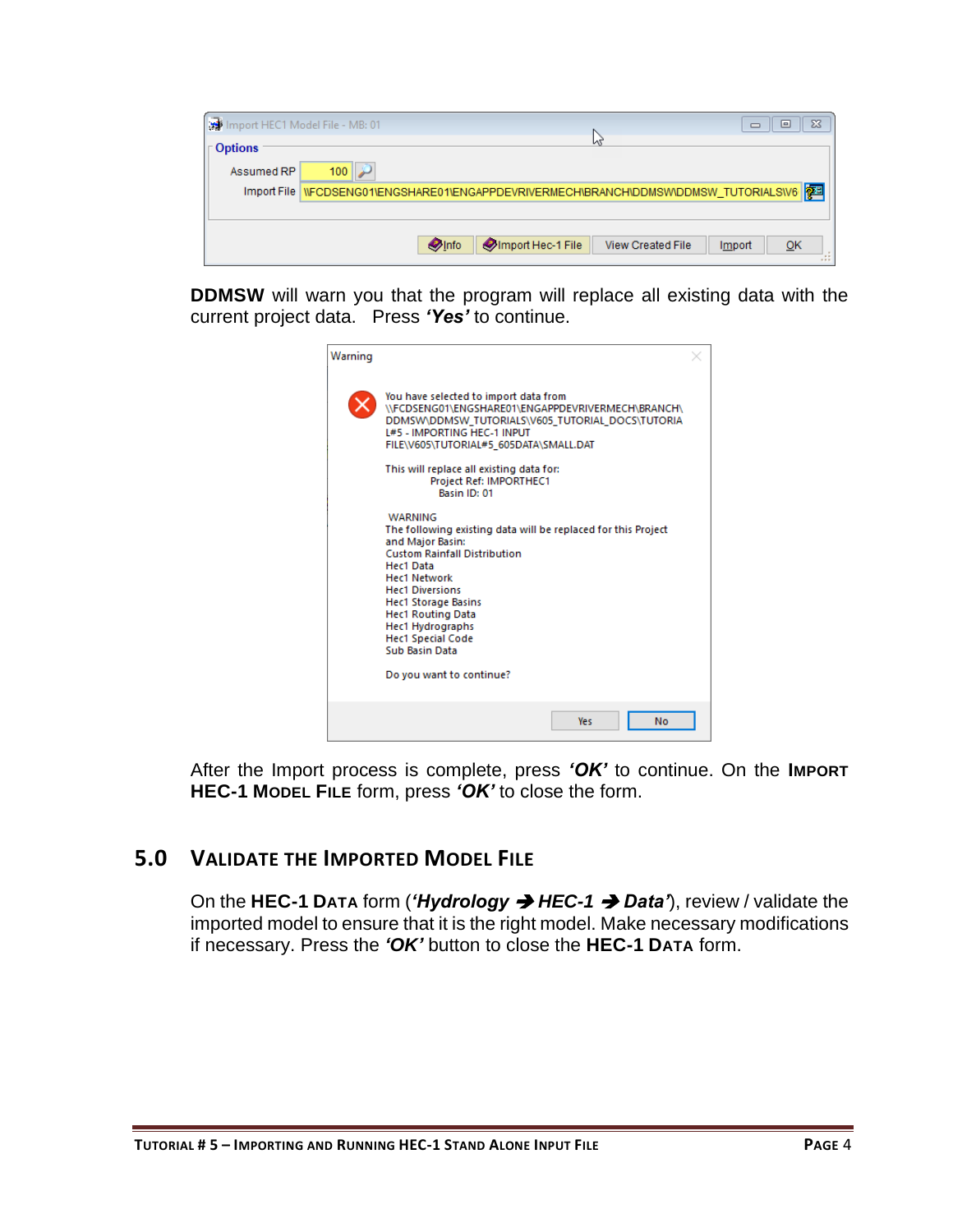|                |                | HEC-1 Data - MB: 01 |                |                |                |                |         |                |                |           |        | $\begin{array}{c c c c c c} \hline \multicolumn{3}{c }{\mathbf{C}} & \multicolumn{3}{c }{\mathbf{S}} & \multicolumn{3}{c }{\mathbf{X}} \end{array}$ |   |
|----------------|----------------|---------------------|----------------|----------------|----------------|----------------|---------|----------------|----------------|-----------|--------|-----------------------------------------------------------------------------------------------------------------------------------------------------|---|
|                |                |                     | List           |                |                |                | Details |                |                |           |        |                                                                                                                                                     |   |
|                | Next<br>Find   |                     |                |                |                |                |         |                |                |           |        |                                                                                                                                                     |   |
| F <sub>0</sub> | F <sub>1</sub> | F <sub>2</sub>      | F <sub>3</sub> | F <sub>4</sub> | F <sub>5</sub> | F <sub>6</sub> | F7      | F <sub>8</sub> | F <sub>9</sub> | F10       | Sort   | Special<br>Code ID                                                                                                                                  | A |
| ID             |                | Flood Co            | ntrol Di       | strict o       | f Maric        | pa Count       |         |                |                |           |        |                                                                                                                                                     |   |
| ID             |                | <b>EXAMPLE2</b>     | - S-Gra        | ph, Gree       | n-Ampt,        | Single,        | 24 Hour |                |                |           | 20     |                                                                                                                                                     |   |
| ID             |                | 100 YEAR            |                |                |                |                |         |                |                |           | 30     |                                                                                                                                                     |   |
| ID             |                | 24 Hour             | <b>Storm</b>   |                |                |                |         |                |                |           | 40     |                                                                                                                                                     |   |
| ID             |                | Unit Hyd            | rograph:       | S-Graph        |                |                |         |                |                |           | 50     |                                                                                                                                                     |   |
| ID             |                | 04/09/20            | 13             |                |                |                |         |                |                |           | 60     |                                                                                                                                                     |   |
| IT             | 3              | 1JAN99              | 1200           | 2000           |                |                |         |                |                |           | 70     |                                                                                                                                                     |   |
| IN             | 15             |                     |                |                |                |                |         |                |                |           | 80     |                                                                                                                                                     |   |
| 10             | 1              |                     |                |                |                |                |         |                |                |           | 90     |                                                                                                                                                     |   |
| *D             | <b>IAGRAM</b>  |                     |                |                |                |                |         |                |                |           | 100    |                                                                                                                                                     |   |
| $\star$        |                |                     |                |                |                |                |         |                |                |           | 110    |                                                                                                                                                     |   |
| $\star$        |                |                     |                |                |                |                |         |                |                |           | 120    |                                                                                                                                                     |   |
| KK             | 1A             | <b>BASIN</b>        |                |                |                |                |         |                |                |           | 130    |                                                                                                                                                     |   |
| <b>BA</b>      | 6.690          |                     |                |                |                |                |         |                |                |           | 140    |                                                                                                                                                     |   |
| PB             | 3.831          |                     |                |                |                |                |         |                |                |           | 150    |                                                                                                                                                     |   |
| PC             | 0.000          | 0.002               | 0.005          | 0.008          | 0.011          | 0.014          | 0.017   | 0.020          | 0.023          | 0.026     | 160    |                                                                                                                                                     | ٧ |
| $\,<$          |                |                     |                |                |                |                |         |                |                |           |        | $\,$                                                                                                                                                |   |
|                |                |                     |                |                |                |                |         |                |                |           |        |                                                                                                                                                     |   |
|                |                |                     |                | <b>O</b> Info  | Export         | ReSort         | Print   | <b>Delete</b>  | Add            | <b>MB</b> | Update | QK                                                                                                                                                  | ы |

## <span id="page-6-0"></span>**6.0 RUN THE MODEL**

After the model file has been imported into a new project in **DDMSW**, the model can now be run. On the **RUN HEC-1 MODEL** form (*'Hydrology* ➔ *HEC-1* ➔ *Model'*), check the *'Delete Prior Results'* check box and uncheck the *'Select Custom Folder'* and *'Update Conveyance Flows'* check boxes. Execute the model by pressing the *'Run Model'* button.

| Run HEC-1 Model - Imported Hec-1 File           | $\Sigma$<br>▣                                                                         |
|-------------------------------------------------|---------------------------------------------------------------------------------------|
|                                                 | <b>Options</b>                                                                        |
|                                                 | <b>Major Basin</b><br>01                                                              |
|                                                 | Delete Prior Results<br><b>Select Custom Folder</b><br><b>Update Conveyance Flows</b> |
| Schematic<br>Storage<br>Output<br><b>O</b> lnfo | Run Model<br><b>Results</b><br>OK                                                     |

Click *'Yes'* to continue.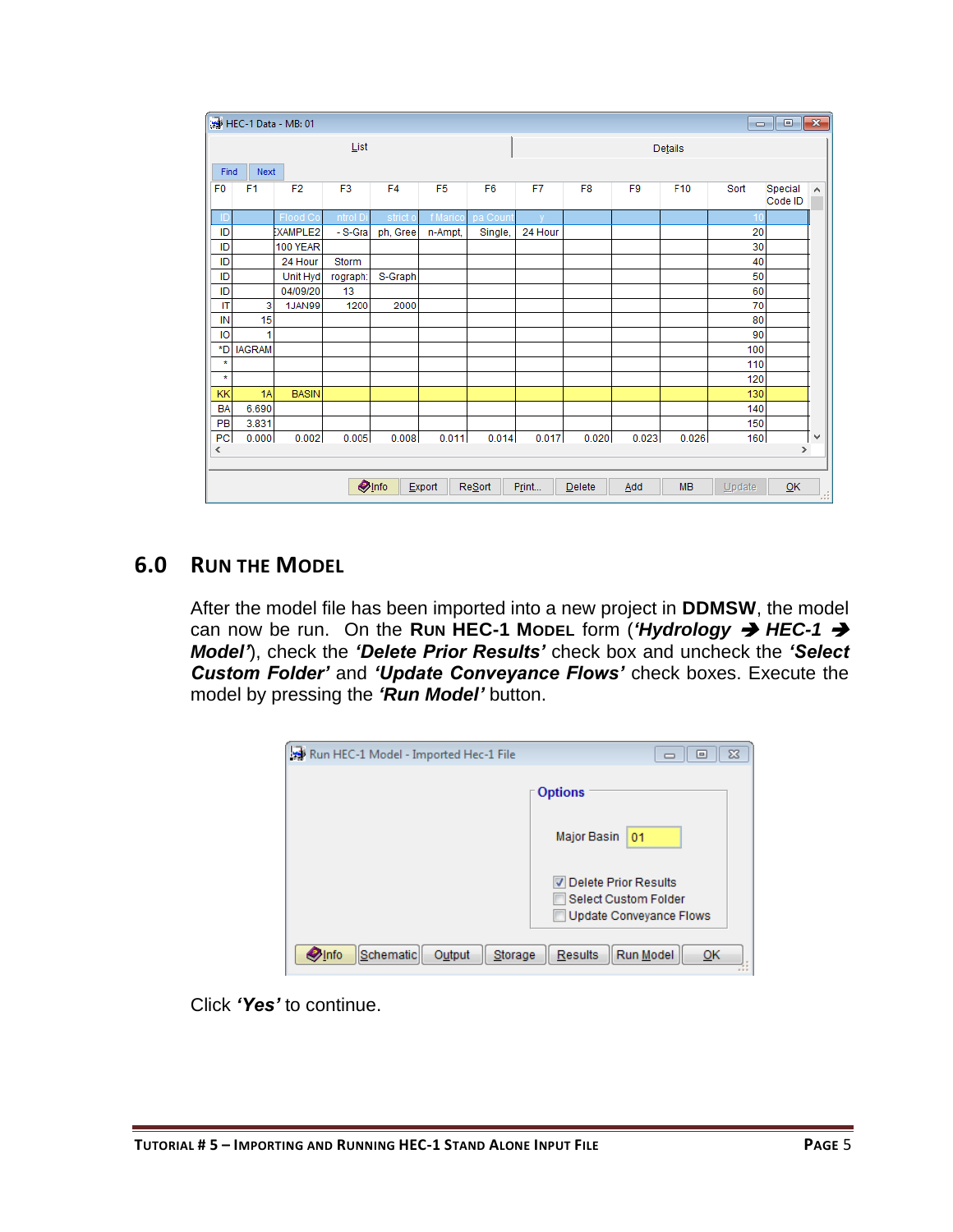

If the model run is successful, **DDMSW** will display the message, *'Model run complete!'*.

## <span id="page-7-0"></span>**7.0 VIEW MODEL RESULTS**

After the model is successfully executed by the program, model results can be viewed by clicking on the *'Results'* button on the **RUN HEC-1 MODEL** form.

| Run HEC-1 Model - Imported Hec-1 File           | 23<br>▣                                                                               |
|-------------------------------------------------|---------------------------------------------------------------------------------------|
|                                                 | <b>Options</b>                                                                        |
|                                                 | <b>Major Basin</b><br>01                                                              |
|                                                 | Delete Prior Results<br><b>Select Custom Folder</b><br><b>Update Conveyance Flows</b> |
| Schematic<br>Storage<br><b>O</b> Info<br>Output | Run Model<br>Results<br>OK                                                            |

On the **HEC-1 FLOW SUMMARY** form, model results in tabulated format can be viewed.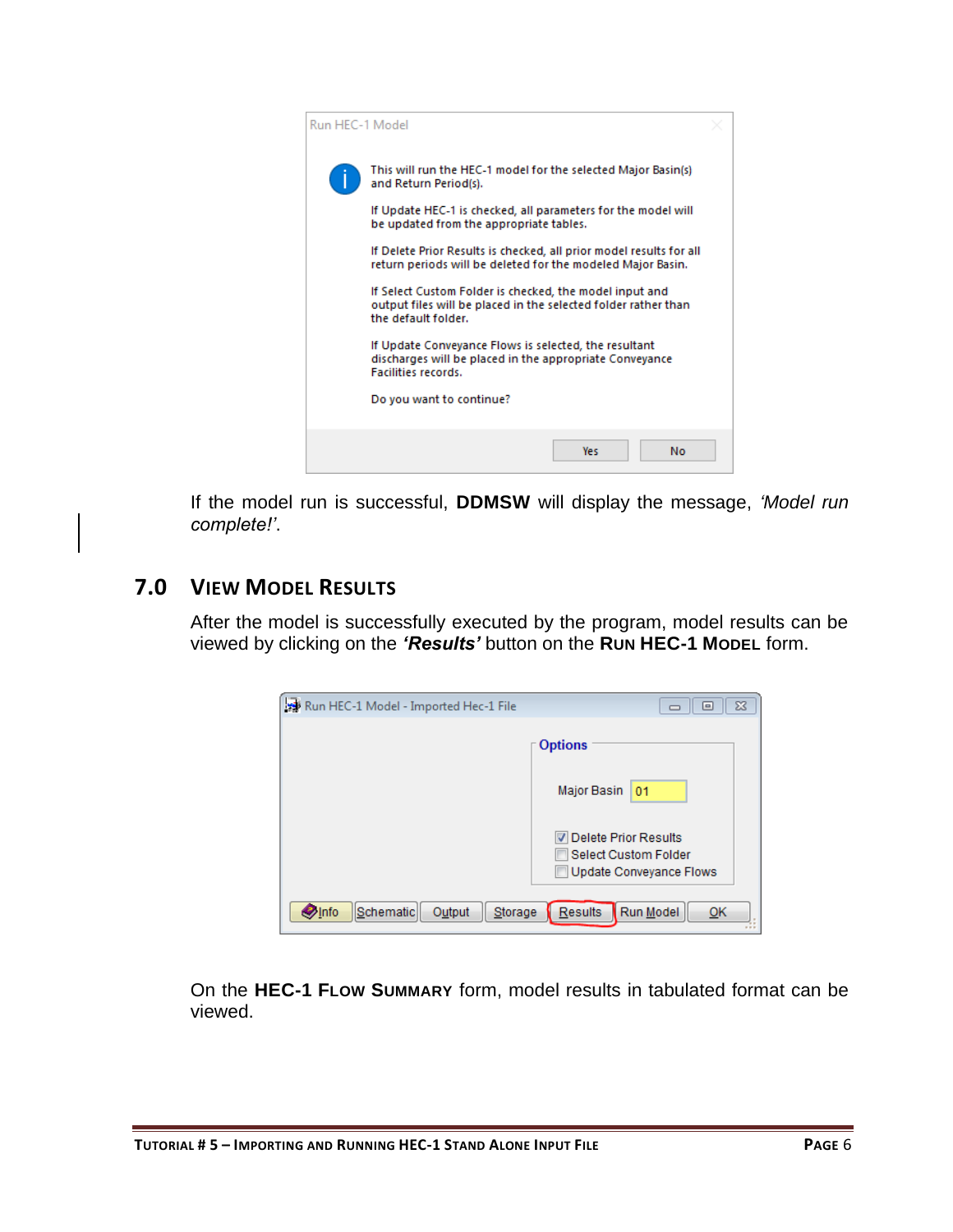|                   | Look for         |                  |       |      |      |       |       |       |        |               |   |
|-------------------|------------------|------------------|-------|------|------|-------|-------|-------|--------|---------------|---|
| ID                | Sort $\triangle$ | <b>Type</b>      | Area  | 2 Yr | 5 Yr | 10 Yr | 25 Yr | 50 Yr | 100 Yr |               | ۸ |
|                   | 10               | Hydrograph       | 6.6   |      |      |       |       |       | 1068   |               |   |
| R <sub>1-2</sub>  | 20               | Routed           | 6.69  |      |      |       |       |       | 7080   |               |   |
| 1B                | 30               | Hydrograph       | 5.70  |      |      |       |       |       | 8510   |               |   |
| C <sub>2</sub>    | 40               | Combined         | 12.39 |      |      |       |       |       | 13430  |               |   |
| $R2-4$            | 50               | Routed           | 12.39 |      |      |       |       |       | 9178   |               |   |
| 1C                | 60               | Hydrograph       | 0.81  |      |      |       |       |       | 1504   |               |   |
| $R3-4$            | 70               | Routed           | 0.81  |      |      |       |       |       | 512    |               |   |
| 1D                | 80               | Hydrograph       | 3.27  |      |      |       |       |       | 5592   |               |   |
| C <sub>4</sub>    | 90               | Combined         | 16.47 |      |      |       |       |       | 11471  |               |   |
| R4-7              | 100              | Routed           | 16.47 |      |      |       |       |       | 10275  |               |   |
| 1E                | 110              | Hydrograph       | 1.11  |      |      |       |       |       | 2183   |               |   |
| R <sub>5</sub> -7 | 120              | Routed           | 1.11  |      |      |       |       |       | 1461   |               |   |
| 1F                | 130              | Hydrograph       | 3.08  |      |      |       |       |       | 3870   |               |   |
| R6-7              | 140              | Routed           | 3.08  |      |      |       |       |       | 3142   |               |   |
| 1G                | 150              | Hydrograph       | 2.58  |      |      |       |       |       | 4955   |               |   |
| C7                | 160              | Combined         | 23.24 |      |      |       |       |       | 14837  |               |   |
| ST <sub>1</sub>   | 170              | Routed           | 23.24 |      |      |       |       |       | 2162   |               |   |
| DIV <sub>1</sub>  | 180              | <b>Diversion</b> | 23.24 |      |      |       |       |       | 499    |               | v |
| $\hat{~}$         |                  |                  |       |      |      |       |       |       |        | $\rightarrow$ |   |

To view model results other than the peak flows, click the *'More Results'* button on the form and on the **MODEL VIEW** form, users can select from *'Volumes (IN)'*, *'Volumes (AF)'*, and *'Attenuation/Velocity'*.

| <b>Model View</b>   |              |               |  |    |  |  |  |  |  |
|---------------------|--------------|---------------|--|----|--|--|--|--|--|
| <b>⊺View Option</b> |              |               |  |    |  |  |  |  |  |
|                     | View   Flows |               |  |    |  |  |  |  |  |
| Option   All        |              |               |  |    |  |  |  |  |  |
|                     |              |               |  |    |  |  |  |  |  |
|                     |              | <b>O</b> Info |  | QK |  |  |  |  |  |
|                     |              |               |  |    |  |  |  |  |  |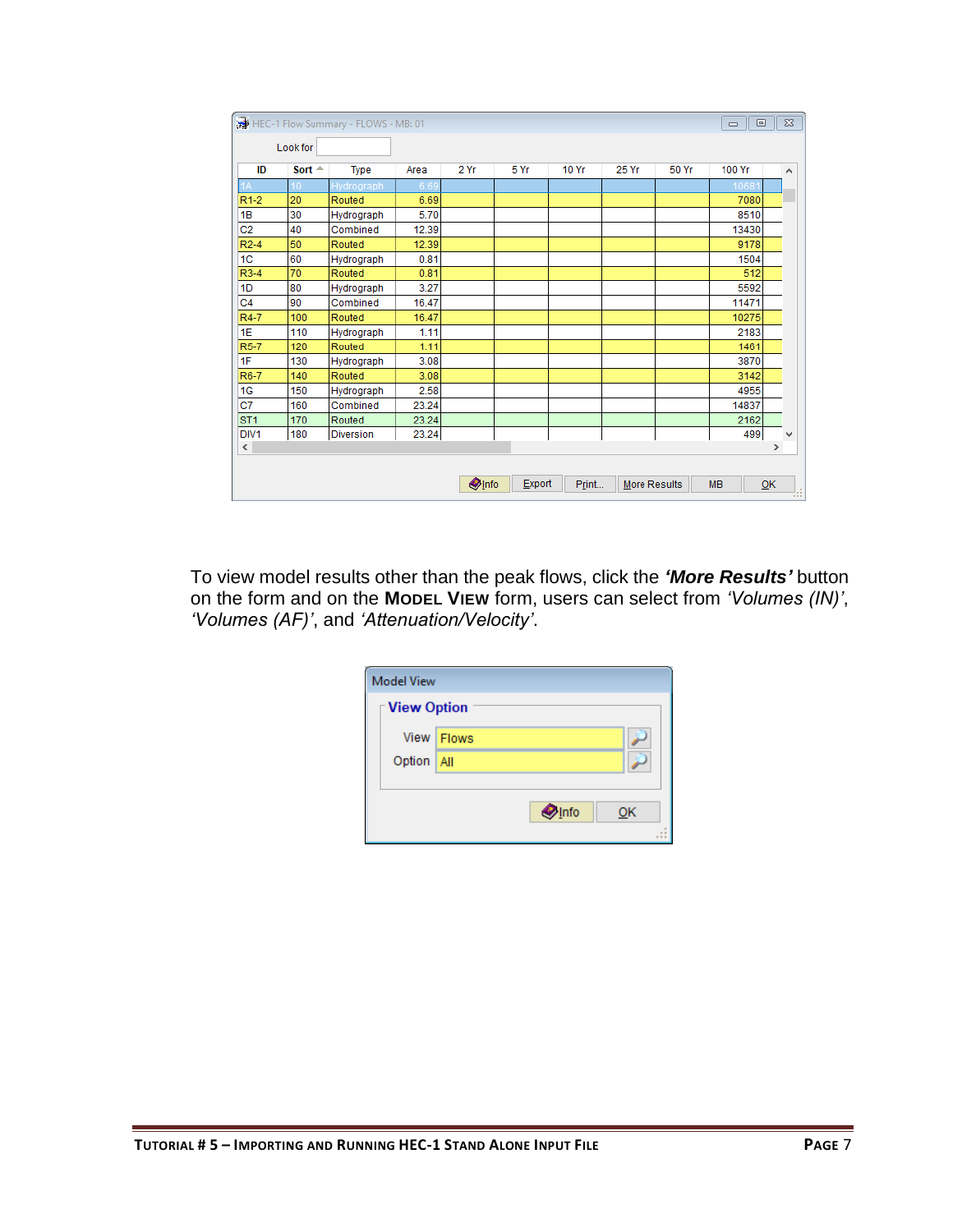|                   |                  | HEC-1 Flow Summary - VOLUMES (AC-FT) - MB: 01 |       |               |        |              |              |       | $\begin{array}{c c c c c c} \hline \multicolumn{3}{c }{\mathbf{C}} & \multicolumn{3}{c }{\mathbf{C}} & \multicolumn{3}{c }{\mathbf{X}} \\\hline \multicolumn{3}{c }{\mathbf{C}} & \multicolumn{3}{c }{\mathbf{C}} & \multicolumn{3}{c }{\mathbf{S}} & \multicolumn{3}{c }{\mathbf{X}} \\\hline \multicolumn{3}{c }{\mathbf{C}} & \multicolumn{3}{c }{\mathbf{C}} & \multicolumn{3}{c }{\mathbf{S}} & \multicolumn{3}{c }{\mathbf{S}} \\\hline \multicolumn$ |               |                       |
|-------------------|------------------|-----------------------------------------------|-------|---------------|--------|--------------|--------------|-------|-------------------------------------------------------------------------------------------------------------------------------------------------------------------------------------------------------------------------------------------------------------------------------------------------------------------------------------------------------------------------------------------------------------------------------------------------------------|---------------|-----------------------|
|                   | Look for         |                                               |       |               |        |              |              |       |                                                                                                                                                                                                                                                                                                                                                                                                                                                             |               |                       |
| ID                | Sort $\triangle$ | <b>Type</b>                                   | Area  | 2Yr           | 5 Yr   | <b>10 Yr</b> | 25 Yr        | 50 Yr | 100 Yr                                                                                                                                                                                                                                                                                                                                                                                                                                                      |               | $\boldsymbol{\wedge}$ |
|                   |                  | Hydrograph                                    | 6.6   |               |        |              |              |       | 814                                                                                                                                                                                                                                                                                                                                                                                                                                                         |               |                       |
| $R1-2$            | 20               | Routed                                        | 6.69  |               |        |              |              |       | 814.41                                                                                                                                                                                                                                                                                                                                                                                                                                                      |               |                       |
| 1B                | 30               | Hydrograph                                    | 5.70  |               |        |              |              |       | 854.79                                                                                                                                                                                                                                                                                                                                                                                                                                                      |               |                       |
| C <sub>2</sub>    | 40               | Combined                                      | 12.39 |               |        |              |              |       | 1669.19                                                                                                                                                                                                                                                                                                                                                                                                                                                     |               |                       |
| $R2-4$            | 50               | Routed                                        | 12.39 |               |        |              |              |       | 1669.19                                                                                                                                                                                                                                                                                                                                                                                                                                                     |               |                       |
| 1C                | 60               | Hydrograph                                    | 0.81  |               |        |              |              |       | 109.37                                                                                                                                                                                                                                                                                                                                                                                                                                                      |               |                       |
| $R3-4$            | 70               | Routed                                        | 0.81  |               |        |              |              |       | 109.37                                                                                                                                                                                                                                                                                                                                                                                                                                                      |               |                       |
| 1D                | 80               | Hydrograph                                    | 3.27  |               |        |              |              |       | 530.45                                                                                                                                                                                                                                                                                                                                                                                                                                                      |               |                       |
| C <sub>4</sub>    | 90               | Combined                                      | 16.47 |               |        |              |              |       | 2309.01                                                                                                                                                                                                                                                                                                                                                                                                                                                     |               |                       |
| R4-7              | 100              | Routed                                        | 16.47 |               |        |              |              |       | 2309.01                                                                                                                                                                                                                                                                                                                                                                                                                                                     |               |                       |
| 1E                | 110              | Hydrograph                                    | 1.11  |               |        |              |              |       | 151.17                                                                                                                                                                                                                                                                                                                                                                                                                                                      |               |                       |
| R <sub>5</sub> -7 | 120              | Routed                                        | 1.11  |               |        |              |              |       | 151.17                                                                                                                                                                                                                                                                                                                                                                                                                                                      |               |                       |
| 1F                | 130              | Hydrograph                                    | 3.08  |               |        |              |              |       | 273.86                                                                                                                                                                                                                                                                                                                                                                                                                                                      |               |                       |
| R6-7              | 140              | Routed                                        | 3.08  |               |        |              |              |       | 273.86                                                                                                                                                                                                                                                                                                                                                                                                                                                      |               |                       |
| 1G                | 150              | Hydrograph                                    | 2.58  |               |        |              |              |       | 418.77                                                                                                                                                                                                                                                                                                                                                                                                                                                      |               |                       |
| C7                | 160              | Combined                                      | 23.24 |               |        |              |              |       | 3152.81                                                                                                                                                                                                                                                                                                                                                                                                                                                     |               |                       |
| ST <sub>1</sub>   | 170              | Routed                                        | 23.24 |               |        |              |              |       | 3150.24                                                                                                                                                                                                                                                                                                                                                                                                                                                     |               |                       |
| DIV <sub>1</sub>  | 180              | <b>Diversion</b>                              | 23.24 |               |        |              |              |       | 2020.07                                                                                                                                                                                                                                                                                                                                                                                                                                                     |               | $\forall$             |
| $\,<\,$           |                  |                                               |       |               |        |              |              |       |                                                                                                                                                                                                                                                                                                                                                                                                                                                             | $\rightarrow$ |                       |
|                   |                  |                                               |       | <b>O</b> Info | Export | Print        | More Results |       | <b>MB</b>                                                                                                                                                                                                                                                                                                                                                                                                                                                   | QK            | w                     |

Also, users can select which model elements (*'All', 'Hydrograph', 'Routed', 'Combined',* and *'Storage'*) to view by pressing the Selector button on the right of the *'Option'* textbox field.

After exploring all possible options in viewing model results, click *'OK'* to close the **RUN HEC-1 MODEL** form

Alternatively, model results can be viewed by selecting *'Hydrology* ➔ *HEC-1* ➔ *Flow Summary'*.

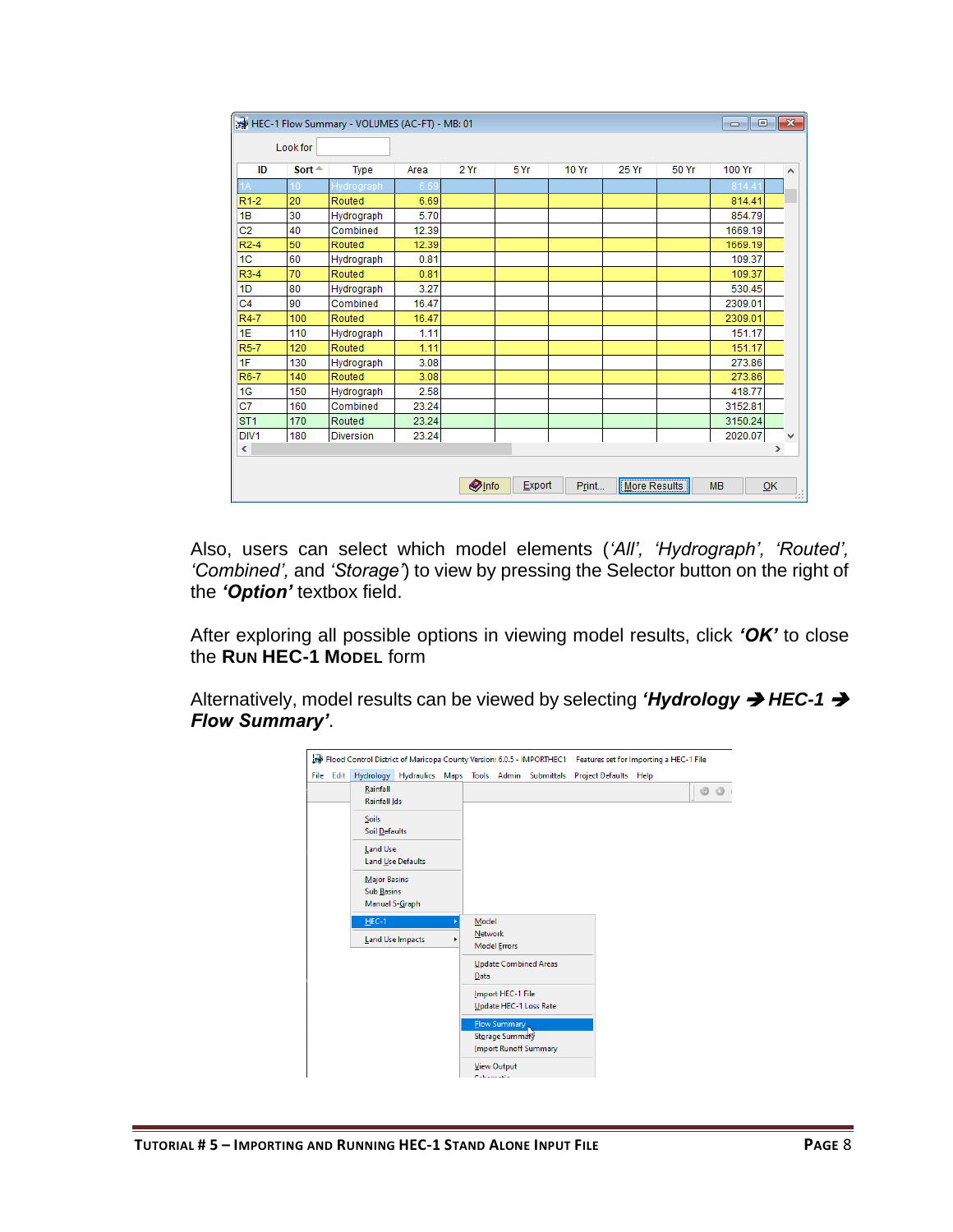## <span id="page-10-0"></span>**8.0 VIEW THE HYDROGRAPHS**

To be able to view the hydrograph plot of any hydrologic element in the model, it is essential that model output levels *('IO')* be specified at either '*1*' or '*2*' to instruct the program to print detailed results of the model. Using output levels of *'3'*, *'4'*, or *'5'* will not print the hydrographs in the model output and thus, the graphing tool will not be able to plot any hydrographs. To determine the *'IO'* parameter used by the model, the model data settings needs

to be checked. This could be done by accessing the *'List'* tab of the **HEC-1 DATA** form (*'Hydrology* ➔ *HEC-1* ➔ *Data').*

|                |                                                                                                       | HEC-1 Data - MB: 01 |                |                |                |                |         |                |                | ľź    | $\Box$ | -9                 | $\ x\ $ |
|----------------|-------------------------------------------------------------------------------------------------------|---------------------|----------------|----------------|----------------|----------------|---------|----------------|----------------|-------|--------|--------------------|---------|
|                |                                                                                                       |                     | List           |                |                |                | Details |                |                |       |        |                    |         |
|                | Next<br>Find                                                                                          |                     |                |                |                |                |         |                |                |       |        |                    |         |
| F <sub>0</sub> | F <sub>1</sub>                                                                                        | F <sub>2</sub>      | F <sub>3</sub> | F <sub>4</sub> | F <sub>5</sub> | F <sub>6</sub> | F7      | F <sub>8</sub> | F <sub>9</sub> | F10   | Sort   | Special<br>Code ID | ۸       |
| ID             |                                                                                                       | Flood Co            | ntrol D        | strict o       | f Marico       | pa Count       |         |                |                |       |        |                    |         |
| ID             |                                                                                                       | <b>EXAMPLE2</b>     | - S-Gra        | ph, Gree       | n-Ampt,        | Single,        | 24 Hour |                |                |       | 20     |                    |         |
| ID             |                                                                                                       | <b>100 YEAR</b>     |                |                |                |                |         |                |                |       | 30     |                    |         |
| ID             |                                                                                                       | 24 Hour             | Storm          |                |                |                |         |                |                |       | 40     |                    |         |
| ID             |                                                                                                       | Unit Hyd            | rograph:       | S-Graph        |                |                |         |                |                |       | 50     |                    |         |
| ID             |                                                                                                       | 04/09/20            | 13             |                |                |                |         |                |                |       | 60     |                    |         |
| IT             | 3                                                                                                     | <b>1JAN99</b>       | 1200           | 2000           |                |                |         |                |                |       | 70     |                    |         |
| IN             | 15                                                                                                    |                     |                |                |                |                |         |                |                |       | 80     |                    |         |
| IO             | 1                                                                                                     |                     |                |                |                |                |         |                |                |       | 90     |                    |         |
| *D             | <b>IAGRAM</b>                                                                                         |                     |                |                |                |                |         |                |                |       | 100    |                    |         |
| $\star$        |                                                                                                       |                     |                |                |                |                |         |                |                |       | 110    |                    |         |
| $\star$        |                                                                                                       |                     |                |                |                |                |         |                |                |       | 120    |                    |         |
| KK             | 1A                                                                                                    | <b>BASIN</b>        |                |                |                |                |         |                |                |       | 130    |                    |         |
| BA             | 6.690                                                                                                 |                     |                |                |                |                |         |                |                |       | 140    |                    |         |
| PB             | 3.831                                                                                                 |                     |                |                |                |                |         |                |                |       | 150    |                    |         |
| PC             | 0.000                                                                                                 | 0.002               | 0.005          | 0.008          | 0.011          | 0.014          | 0.017   | 0.020          | 0.023          | 0.026 | 160    |                    | ٧       |
|                | $\,<$<br>Y.                                                                                           |                     |                |                |                |                |         |                |                |       |        |                    |         |
|                |                                                                                                       |                     |                |                |                |                |         |                |                |       |        |                    |         |
|                | <b>O</b> Info<br><b>MB</b><br>Export<br><b>Resort</b><br>Print<br>Add<br>QK<br>Delete<br>Update<br>53 |                     |                |                |                |                |         |                |                |       |        |                    |         |

After selecting the *'IO'* card on the *'List'* tab of the **HEC-1 DATA** form, press the *'Details'* tab. On the *'F1'* textbox field, replace any values greater than *'2'* (e.g., *'3', '4',* or *'5'*) with either *'1'* or *'2'*.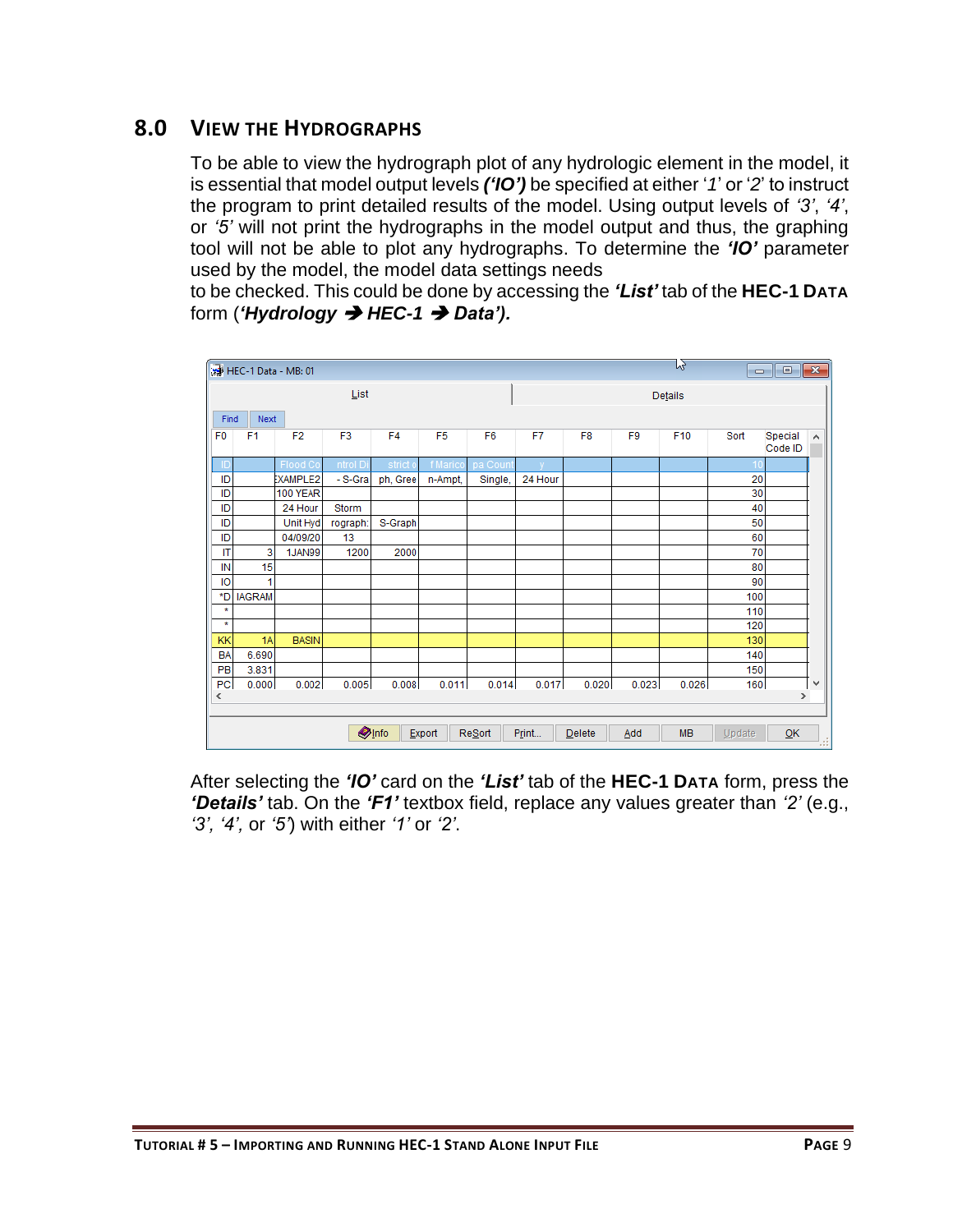| HEC-1 Data - MB: 01                                                                                                                                                                                                                                    | $\begin{array}{c c c c c} \hline \multicolumn{3}{c }{\textbf{}} & \multicolumn{3}{c }{\textbf{}} & \multicolumn{3}{c }{\textbf{}} \end{array}$ |
|--------------------------------------------------------------------------------------------------------------------------------------------------------------------------------------------------------------------------------------------------------|------------------------------------------------------------------------------------------------------------------------------------------------|
| List                                                                                                                                                                                                                                                   | Details                                                                                                                                        |
| ₽<br>Major Basin ID<br>F0 10<br>01<br>90 $\left  \div \right $<br>F <sub>1</sub><br>Sort<br>Special Code ID<br>F <sub>2</sub><br>F <sub>3</sub><br>F <sub>4</sub><br>F <sub>5</sub><br>F <sub>6</sub><br>F7<br>F <sub>8</sub><br>F <sub>9</sub><br>F10 | $\mathbb{Z}$<br>1                                                                                                                              |
| $\bigcirc$ Info<br>Export                                                                                                                                                                                                                              | <b>Resort</b><br>MB<br>Print<br>$\underline{\mathsf{O}}\mathsf{K}$<br>$D$ elete<br>Add<br>Update<br>53                                         |

Press *'Save'* to save the entered data and select the *'List'* tab to verify if the entered *'IO'* value is reflected on the modified form. Press *'OK'* to close the **HEC-1 DATA** form.

Run the new model with the updated IO data card (*'Hydrology* ➔ *HEC-1* ➔ *Model* ➔ *Run Model'*).

To view the graphics, open the **GRAPH HEC-1 HYDROGRAPHS** form (*'Hydrology*  ➔*HEC-1*➔ *Graph Hydrographs'*) and click the button on the right of the *'HEC-1 Output File'* textbox field to select the output file named "ImportHEC1file.out" created by DDMSW after "Run model" and located in the modruns directory.

Once the model output file is identified and selected, press the *'Import Station*  **IDs'** button to list all the Stations in the program. As shown, a maximum of five (5) station plots can be drawn and viewed at any time.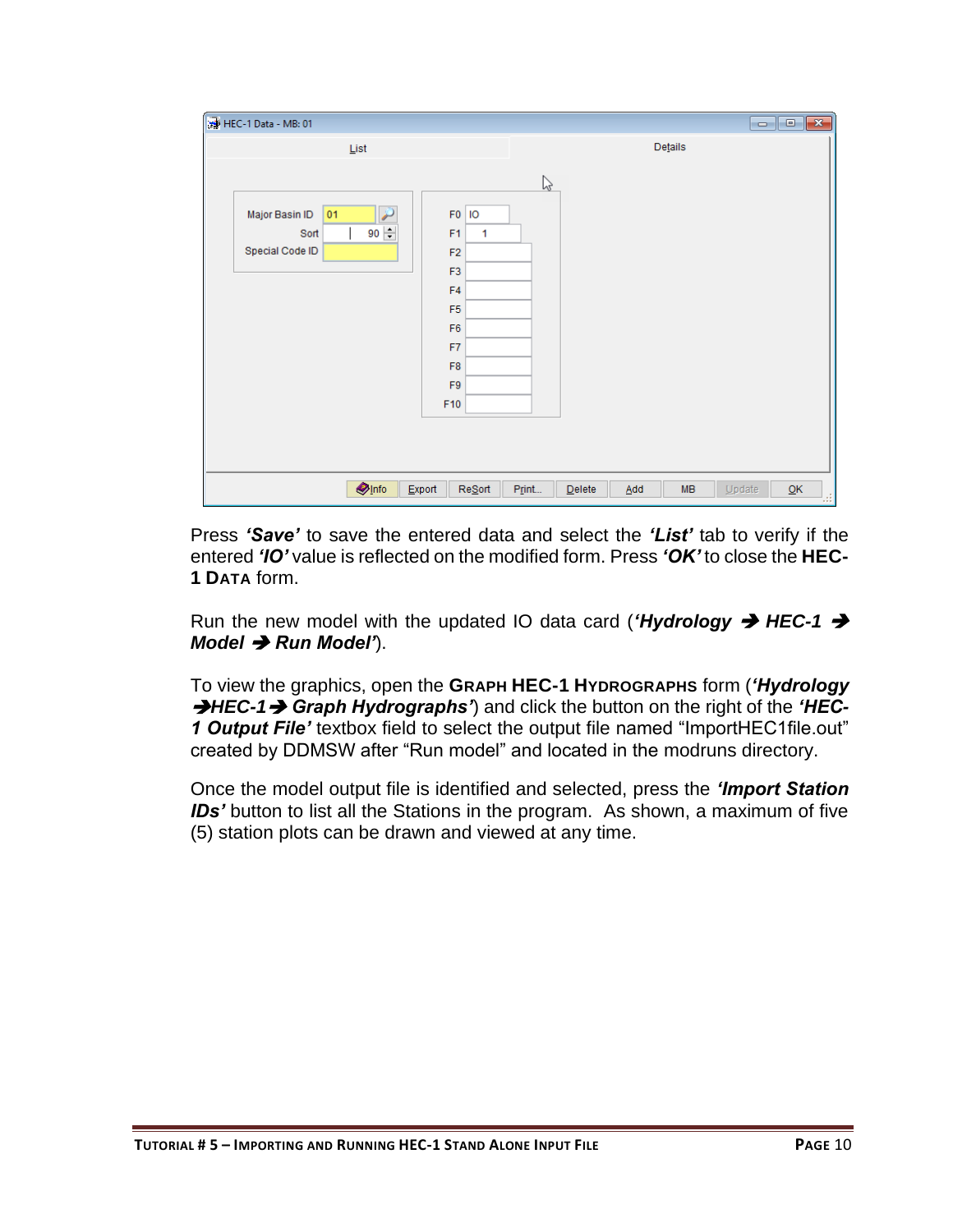| <b>HEC-1 Output File</b> |                |         | C:\FCDMC\DDMSW605\ST\MODLRUNS\IMPORTHEC1\IMPORTHEC1FILE.OUT | 徑                        |
|--------------------------|----------------|---------|-------------------------------------------------------------|--------------------------|
|                          |                |         |                                                             | <b>View File</b>         |
| Station                  | Type           | $\land$ | <b>Stations to Graph</b>                                    | Select                   |
|                          | <b>BASIN</b>   |         |                                                             | <b>Station</b>           |
| $R1-2$                   | <b>ROUTE</b>   |         | Station 1                                                   | لئو                      |
| 1B                       | <b>BASIN</b>   |         |                                                             |                          |
| C <sub>2</sub>           | <b>COMBINE</b> |         | Station 2                                                   | ₽                        |
| $R2-4$                   | <b>ROUTE</b>   |         | Station 3                                                   | $\overline{\mathcal{P}}$ |
| 1 <sup>C</sup>           | <b>BASIN</b>   |         | Station 4                                                   | ₽                        |
| R3-4                     | <b>ROUTE</b>   |         |                                                             | $\overline{\rho}$        |
| 1D                       | <b>BASIN</b>   |         | Station 5                                                   |                          |
| C <sub>4</sub>           | <b>COMBINE</b> |         |                                                             |                          |
| R4-7                     | <b>ROUTE</b>   |         |                                                             |                          |
| 1E                       | <b>BASIN</b>   |         |                                                             |                          |
| <b>R5-7</b>              | <b>ROUTE</b>   |         |                                                             |                          |
| 1F                       | <b>BASIN</b>   |         |                                                             |                          |
| R6-7                     | <b>ROUTE</b>   |         |                                                             |                          |
| 1G                       | <b>BASIN</b>   |         |                                                             |                          |
| C7                       | <b>COMBINE</b> |         |                                                             |                          |
| ST <sub>1</sub>          | <b>STORAGE</b> | v       |                                                             |                          |

To select the Stations to be plotted, highlight any Station on the left and press the Selector buttons on the right. This action will list the selected stations to be plotted by the program.

| <b>HEC-1 Output File</b> |                                                             |   |                          |  |                           |                          | ß                 |           |
|--------------------------|-------------------------------------------------------------|---|--------------------------|--|---------------------------|--------------------------|-------------------|-----------|
|                          | C:\FCDMC\DDMSW605\ST\MODLRUNS\IMPORTHEC1\IMPORTHEC1FILE.OUT |   |                          |  |                           |                          |                   | 酒         |
|                          |                                                             |   |                          |  |                           |                          |                   |           |
|                          |                                                             |   |                          |  |                           |                          |                   | View File |
| Station                  |                                                             |   |                          |  |                           |                          |                   |           |
| 1A                       | <b>Type</b><br><b>BASIN</b>                                 | ۸ | Select<br><b>Station</b> |  |                           |                          |                   |           |
|                          |                                                             |   |                          |  |                           |                          |                   |           |
| $R1-2$                   | <b>ROUTE</b>                                                |   | Station 1 1A             |  | <b>BASIN</b>              | لتو                      |                   |           |
| 1B<br>C <sub>2</sub>     | <b>BASIN</b><br><b>COMBINE</b>                              |   | Station 2 1C             |  | <b>BASIN</b>              | لئو                      |                   |           |
| $R2-4$                   | <b>ROUTE</b>                                                |   | Station 3 C4             |  | <b>COMBINE</b>            | سن                       |                   |           |
|                          |                                                             |   |                          |  |                           |                          |                   |           |
| 1 <sup>C</sup>           | <b>BASIN</b>                                                |   | Station 4 R5-7           |  | <b>ROUTE</b>              | لسنى                     |                   |           |
| $R3-4$                   | <b>ROUTE</b>                                                |   | Station 5 1G             |  | <b>BASIN</b>              | $\overline{\mathcal{P}}$ |                   |           |
| 1D                       | <b>BASIN</b>                                                |   |                          |  |                           |                          |                   |           |
| C <sub>4</sub>           | <b>COMBINE</b>                                              |   |                          |  |                           |                          |                   |           |
| <b>R4-7</b>              | <b>ROUTE</b>                                                |   |                          |  |                           |                          |                   |           |
| 1E                       | <b>BASIN</b>                                                |   |                          |  |                           |                          |                   |           |
| <b>R5-7</b>              | <b>ROUTE</b>                                                |   |                          |  |                           |                          |                   |           |
| 1F                       | <b>BASIN</b>                                                |   |                          |  |                           |                          |                   |           |
| <b>R6-7</b>              | <b>ROUTE</b>                                                |   |                          |  |                           |                          |                   |           |
| 1G                       | <b>BASIN</b>                                                |   |                          |  |                           |                          |                   |           |
| C7                       | <b>COMBINE</b>                                              |   |                          |  |                           |                          |                   |           |
| ST <sub>1</sub>          | <b>STORAGE</b>                                              | v |                          |  |                           |                          |                   |           |
|                          |                                                             |   | <b>Olnfo</b>             |  | <b>Import Station IDs</b> |                          | Graph Hydrographs | QK        |

To show the hydrograph plots of the selected stations, press the *'Graph Hydrographs'* button. Press *'OK'* to continue.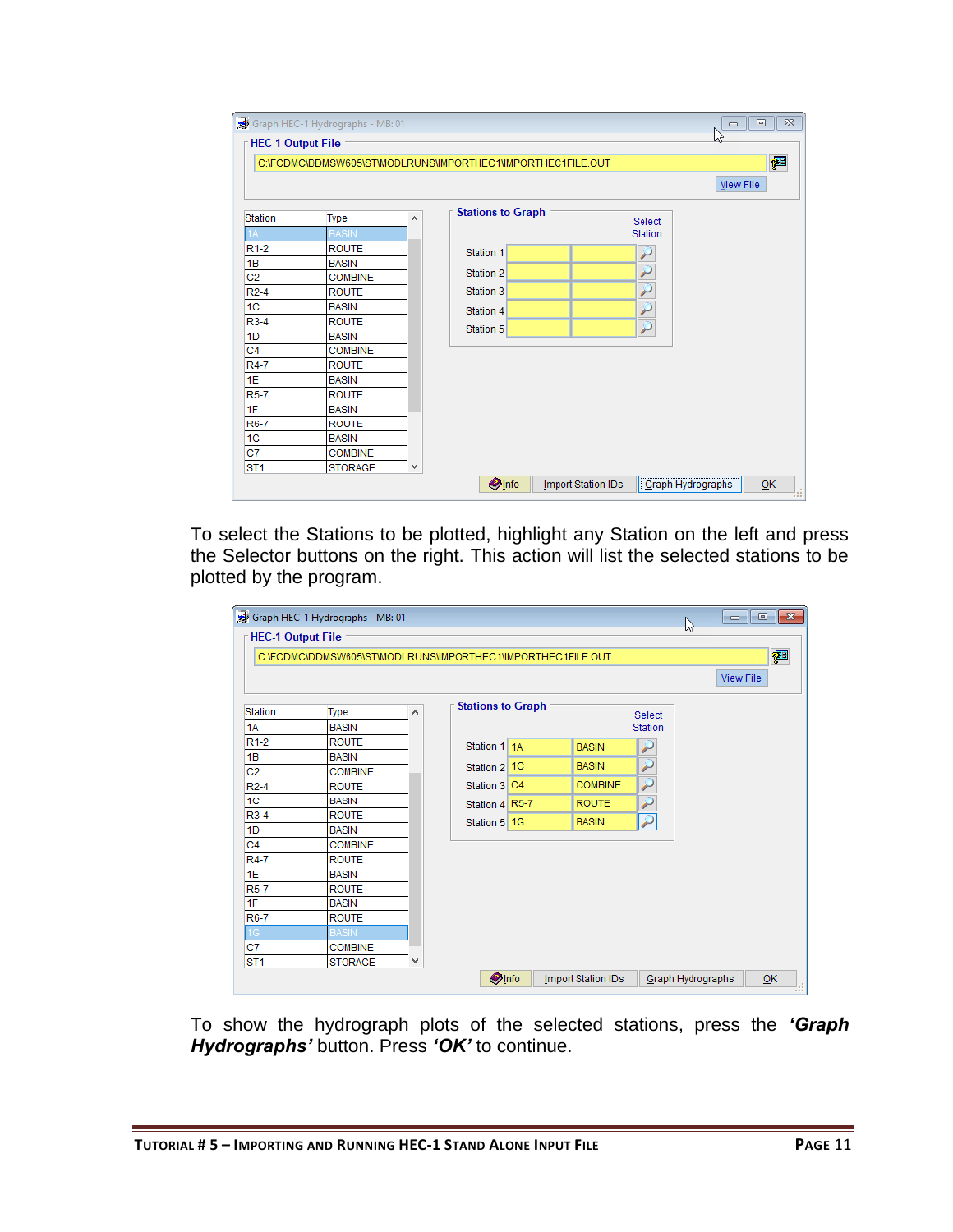

Press *'OK'* to close the **CHART** form. Press *'OK'* to close the **GRAPH HEC-1 HYDROGRAPHS** form.

## <span id="page-13-0"></span>**9.0 NOTES**

To perform modifications or changes on HEC-1 model, open the **HEC-1 DATA** form (*'Hydrology* ➔ *HEC-1* ➔ *Data'*). Highlight the line to change by clicking on it. Use the *'Find'* and *'Next'* buttons to search for a specific line. Press the *'Find'* button. A **FIND VALUE** pop-up window will appear. Since the *'Find'* function looks only in the *'F1'* column, only type in a value such as a basin name ('*1A'*), a routing channel name ('*R1-2'*), or a specific number like the *IA* value for a Green-Ampt Parameter (*'0.28'*). Press the *'Save'* button and then *'OK'* to perform the search. The *'Next'* button looks for the next line that contains the same *'F1'* content. When specific line to change is found, click the *'Details'* tab (or doubleclick on the line). Edit the HEC-1 field(s) by typing into the appropriate column(s) labeled by *'F1'* to *'F10'*. Press the *'Save'* button to save your changes. You can get back to the line-by-line view of the data by clicking the *'List'* tab. When you are finished making changes, press the *'OK'* button to exit or close the **HEC-1 DATA** form.